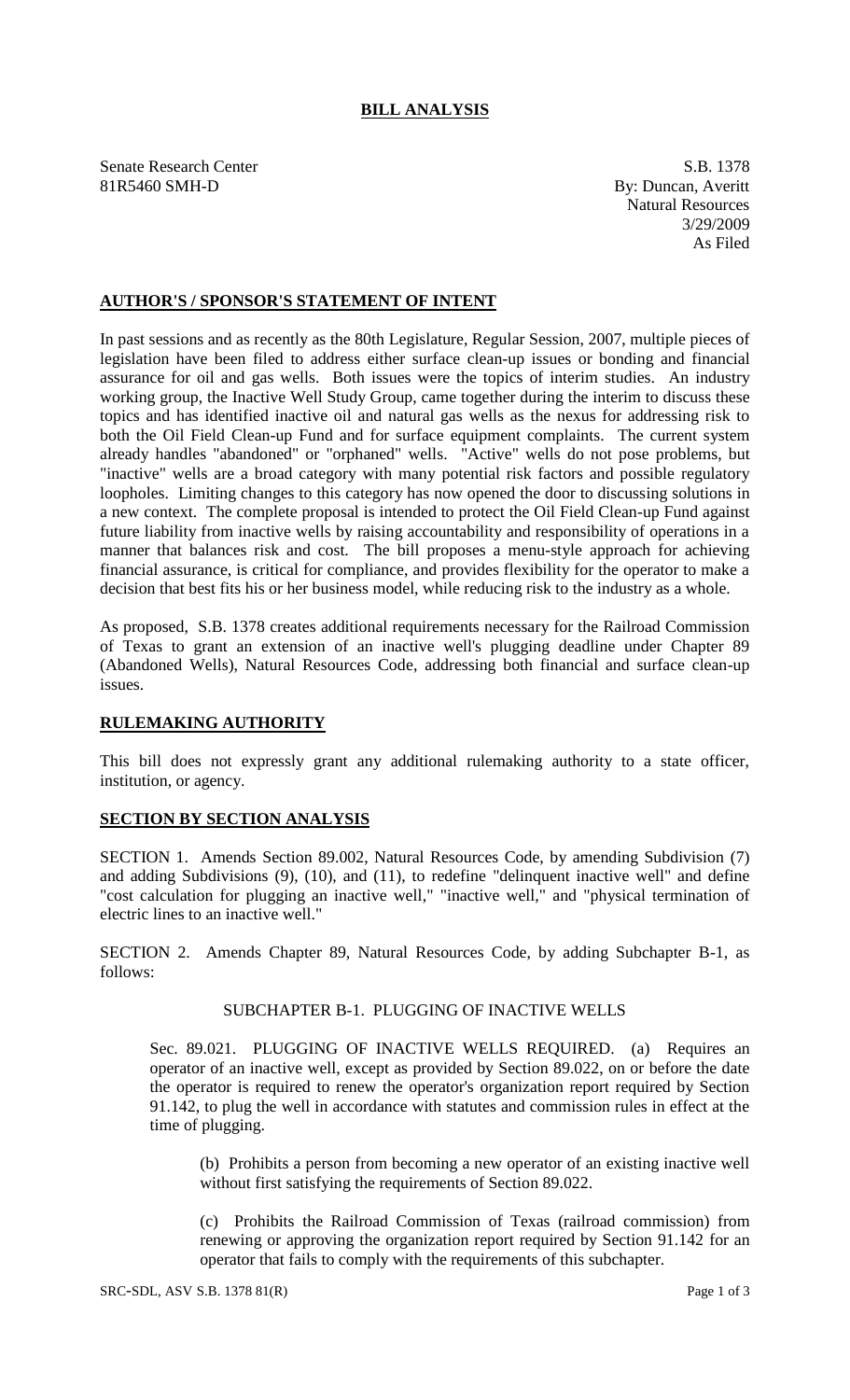Sec. 89.022. EXTENSION OF DEADLINE FOR PLUGGING INACTIVE WELL. (a) Requires the railroad commission to grant an extension of the deadline for plugging an inactive well if, on or before the date of initial approval or renewal of the operator's organization report required by Section 91.142, the operator files with the railroad commission an application for an extension that includes certain information.

(b) Prohibits an operator, notwithstanding Subsection (a)(2)(A), from obtaining an extension of the deadline for plugging an inactive well by complying with that section if the plugging of the well is otherwise required by railroad commission rules.

Sec. 89.023. ABEYANCE OF PLUGGING REPORT. (a) Provides that an abeyance of plugging report filed under Section 89.022(a)(2)(B) is valid for a period of not more than five years.

(b) Authorizes an abeyance of plugging report to cover more than one well in a field but prohibits the report from covering more than one field.

(c) Prohibits an abeyance of plugging report from being transferred to a new operator of an existing inactive well. Requires an operator, on becoming a new operator of an existing inactive well, to file a new abeyance of plugging report or otherwise comply with the requirements of this subchapter. Provides that this subsection does not prohibit the transfer of an abeyance of plugging report in the event of a change of name of an operator.

(d) Requires an operator who files an abeyance of plugging report to pay an annual fee of \$100 for each well covered by the report. Requires that a fee collected under this section be deposited in the oil-field cleanup fund.

Sec. 89.024. ENHANCED OIL RECOVERY PROJECT. (a) Provides that for purposes of Section 89.022(a)(2)(C), an inactive well is considered to be part of an enhanced oil recovery project if the well is associated with the project.

(b) Prohibits documentation that an inactive well is part of an enhanced oil recovery project described by Section 202.052(b) (relating to oil produced in this state from a new or expanded enhanced recovery project), Tax Code, from being transferred to a new operator of an existing inactive well. Requires an operator, on becoming a new operator of an existing inactive well, to file new documentation that the well is part of such a project or otherwise comply with the requirements of this subchapter.

Sec. 89.025. MECHANICAL INTEGRITY TEST. (a) Provides that documentation of the results of a successful fluid level or hydraulic pressure test filed under Section  $89.022(a)(2)(D)$  is valid for a period of five years from the date of the test.

(b) Authorizes documentation of the results of a successful fluid level or hydraulic pressure test to be transferred to a new operator of an existing inactive well.

Sec. 89.026. SUPPLEMENTAL FINANCIAL ASSURANCE. (a) Provides that a supplemental bond, letter of credit, or cash deposit filed under Section  $89.022(a)(2)(E)$ (relating to a supplemental bond, letter of credit, or cash deposit) is in addition to any other financial assurance otherwise required of the operator or for the well.

(b) Prohibits a supplemental bond, letter of credit, or cash deposit from being transferred to a new operator of an existing inactive well. Requires an operator, on becoming a new operator of an existing inactive well, to file a new supplemental bond, letter of credit, or cash deposit or otherwise comply with the requirements of this subchapter.